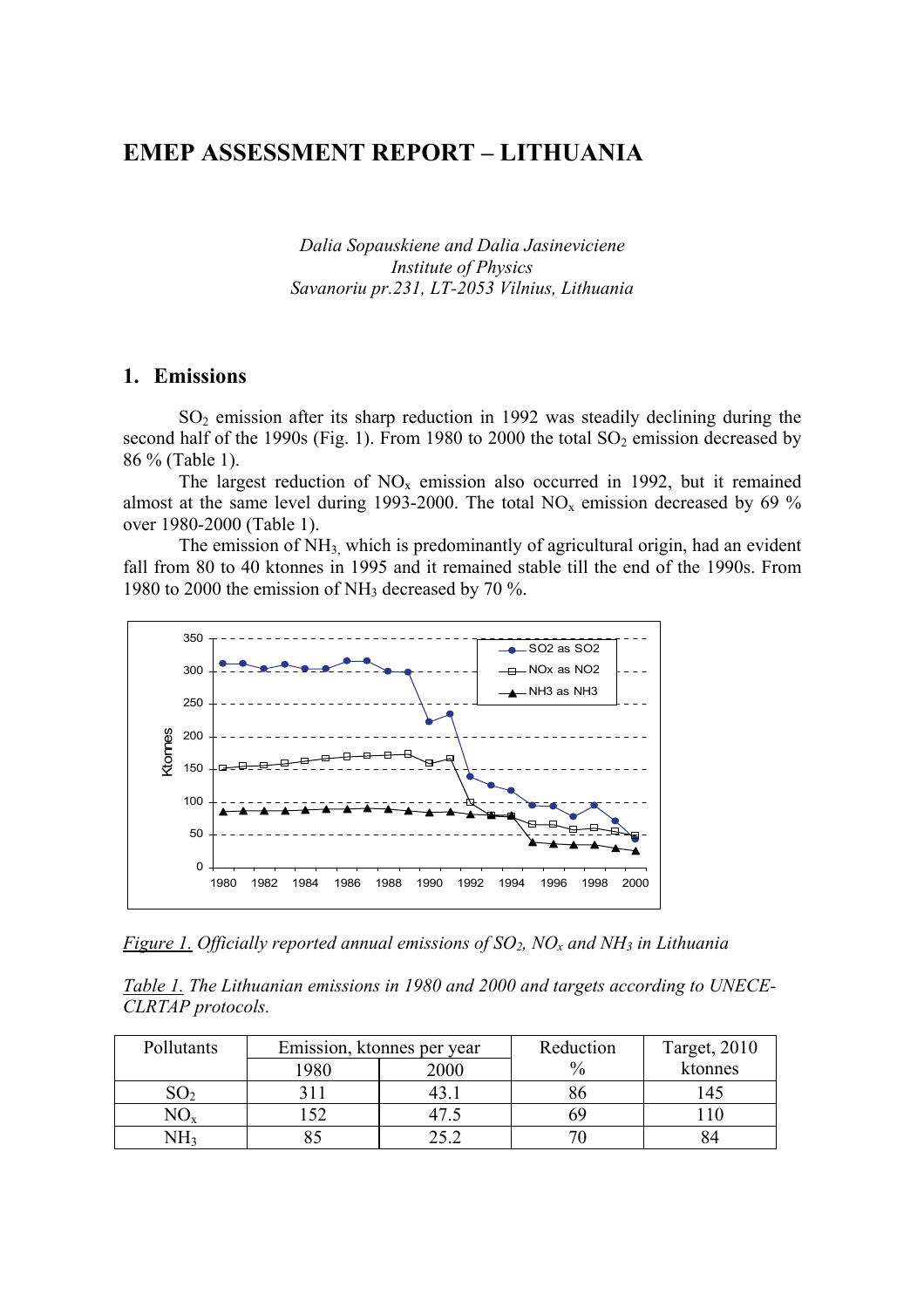### **2. General information**

In order to assess the background air pollution level a continuous monitoring of regional air pollution as well as the chemical composition of atmospheric precipitation at the background station in Preila in Lithuania has been carried out by the Institute of Physics since 1981. The station Preila  $(55^{0}22'$  N and  $21^{0}02'$  E, 5 m a.s.l.) is located in western Lithuania on a coast of the Baltic Sea, on the Curonian Spit. It is a narrow sandy strip that separates the Baltic Sea and the Curonian Bay (Fig. 2).



The width of the spit varies from 0.4 to 4 km and its width is 2 km at the station site. The dunes, up to 50 m height, as well as natural forests in low-lying lands predominate in the region. The surface of the spit, except the sandy dunes, is covered with forests, mainly conifers, dwarf pine trees of artificial plantation and shrubs. Marine climate is specific to this terrain.

*Figure 2. Location of station Preila* 

This monitoring site was selected according to strict sitting criteria designed to avoid undue influence from point sources, area sources and local activities. There are no great sources of anthropogenic pollution of the atmosphere close to the monitoring site. One of the nearest industrial cities, Klaipeda, is at a distance of about 40 km to the north and the other, Kaliningrad (Russia), is 90 km to the south from the site.

The methods of sampling and analysis of pollutants in air and precipitation have been changed over the course of monitoring in order to improve the data quality. The measurement programme and methods of sampling are summarized in Table 2. At the beginning, chemical components in the extracts from the filters as well from the diffusion tubes and in the precipitation samples were analysed using the spectrophotometric methods. Since 1996, the ion chromatography method has been used for anions. More detailed information concerning sampling and analytical methods is presented in (Sopauskiene et al., 2001). Air and precipitation data have been checked against EMEP database.

Nine sectors based on 96 h backwards trajectories for the Preila site provided by the EMEP/MSC-W (EMEP, 2003) were used to evaluate the effect of the sources of air pollutants located anywhere in Europe on the background air quality in Lithuania. Data presented in Fig. 3 show that western and northwestern sectors are prevailing for the monitoring site, whereas the south-southeasterly air flows exhibit the lowest percentage of recurrence. The obtained data are comparable to those reported for Preila for the period 1980-1999 (Sopauskiene and Budvytyte, 1994; Sopauskiene et al., 2001). Therefore, the air flows over the major source regions in the European continent, i.e. west to northwest, can be considered as a peculiar feature of the transport of air pollutants for the Lithuanian territory.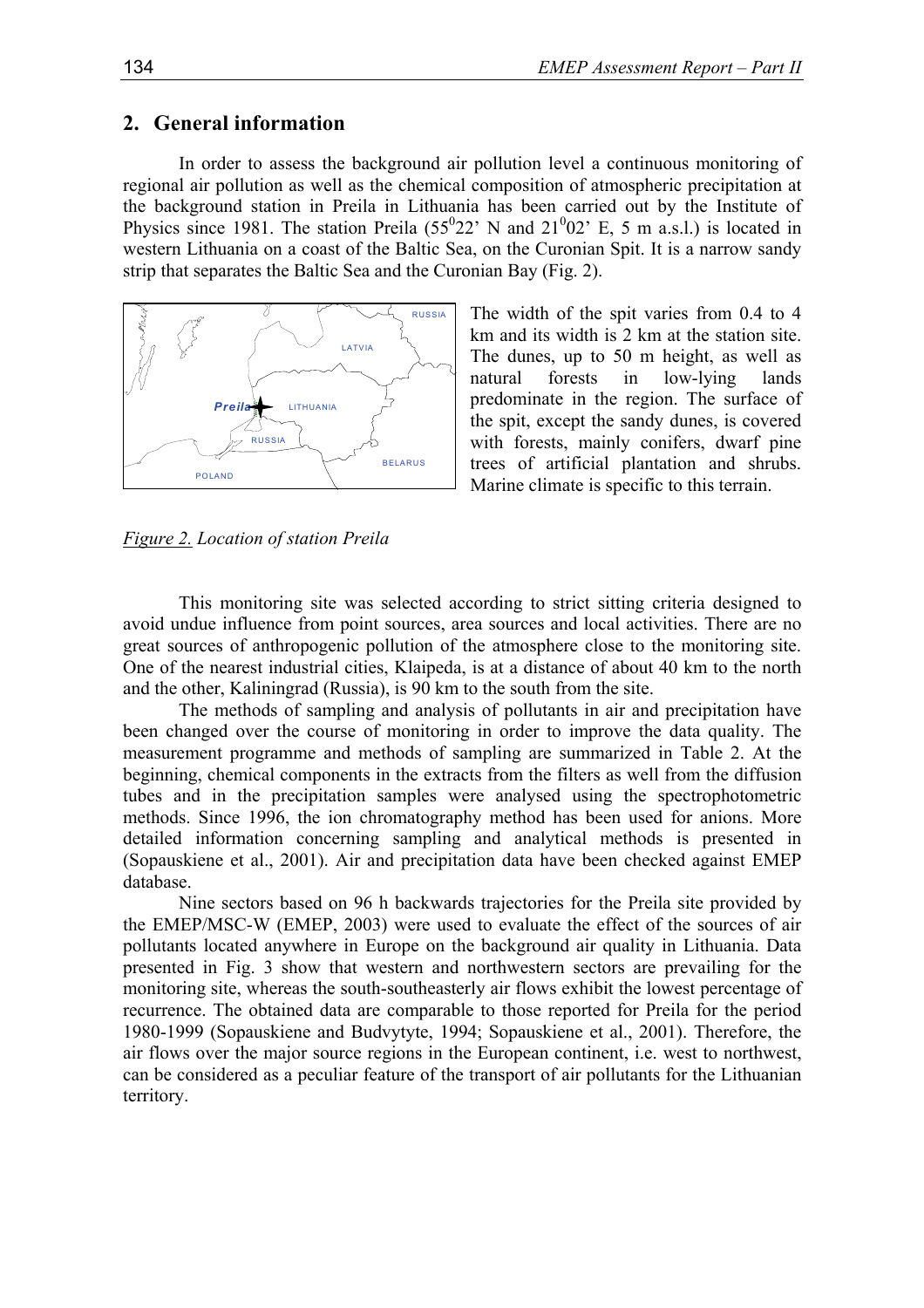| Medium          | Components               | Sampling time<br>and frequency | Sampling techniques                                                                                                            |  |  |
|-----------------|--------------------------|--------------------------------|--------------------------------------------------------------------------------------------------------------------------------|--|--|
| <b>Gases</b>    | SO <sub>2</sub>          | 24 hours, daily                | Diffusion tube coated with<br>$NaHCO3$ ,                                                                                       |  |  |
|                 | NO <sub>2</sub>          | 24 hours, daily                | Since 1994 - KOH<br>impregnated Whatman 40<br>Absorbing solution KI,<br>Since $1999 - \text{NaI}$<br>impregnated glass sinters |  |  |
| Gases+aerosols  | $HNO3+NO3$               | 24 hours, daily                | Since $1996 - KOH$                                                                                                             |  |  |
|                 |                          |                                | impregnated Whatman 40                                                                                                         |  |  |
|                 | $NH_3+NH_4$              | 24 hours, daily                | Since $1996 - Oxalic$ acid                                                                                                     |  |  |
|                 |                          |                                | impregnated Whatman 40                                                                                                         |  |  |
| <b>Aerosols</b> | $SO_4$ , $NO_3$ ,        | 24 hours, daily                | Petrianov filter AFA-XP-20,                                                                                                    |  |  |
|                 | NH <sub>4</sub>          |                                | Since 1996 – Whatman 40                                                                                                        |  |  |
| Precipitation   | pH,                      | Since 1981 -                   | bulk                                                                                                                           |  |  |
|                 | conductivity,            | weekly,                        |                                                                                                                                |  |  |
|                 | $SO_4$ , $NO_3$ , $Cl$ , | Since $1996 -$                 | wet only                                                                                                                       |  |  |
|                 | NH4, Na, K,              | weekly,                        |                                                                                                                                |  |  |
|                 | Ca                       | Since 1999 –                   | wet only                                                                                                                       |  |  |
|                 |                          | daily                          |                                                                                                                                |  |  |

*Table 2. Measurement programme and techniques for sampling of gases, aerosols and precipitation in Preila.* 



*Figure 3. Percentage of annual recurrence of air mass sectors in Preila during 1985- 2000*.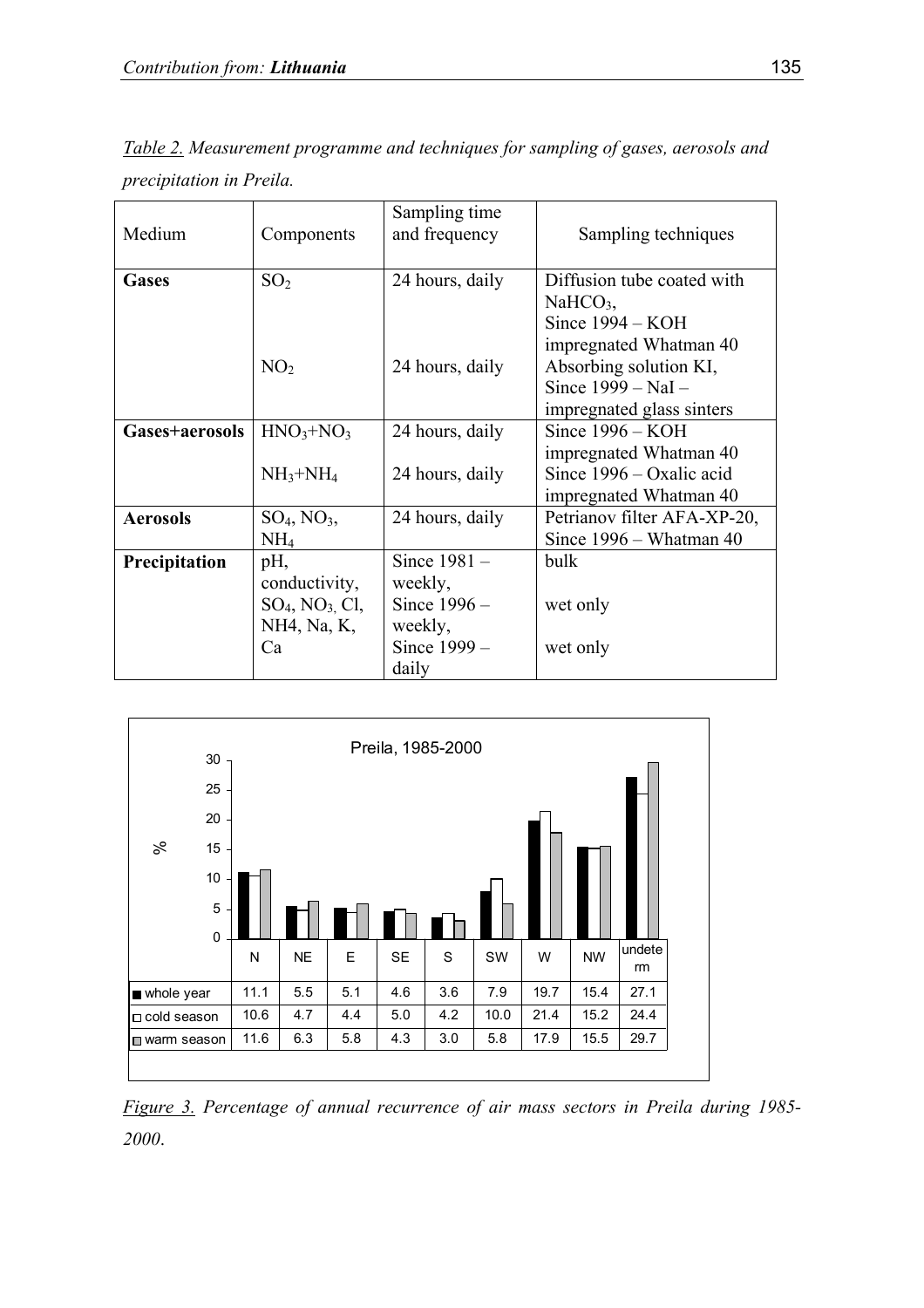The nonparametric Mann-Kendall method (Salmi et.al., 2002) was used to test the trends using the annual means of pollutants.

### **3. Time series concentrations and trends of atmospheric pollutants**  *Sulphur dioxide and particulate sulphate.*

A large variation in the monthly mean concentrations of sulphur dioxide and particulate sulphate (Fig.4 and 5) shows that there were clear differences in factors governing the background pollution level in the region through the period from which the data were compiled. In general, concentrations of  $SO<sub>2</sub>$  have undergone a considerable change since 1989 with a significant decrease of concentrations measured during the cold seasons and an increase during summertime. After 1995, a strong decrease in  $SO_2$  daily and annual mean values was observed.



*Figure 3. Monthly means of SO2 Figure 4. Monthly means of SO4*

An obvious decrease in particulate sulphate concentration is seen from 1992 with the fluctuation of monthly mean concentrations generally from 0.5 to 1.5  $\mu$ gSm<sup>-3</sup>. The annual means of  $SO_2$  varied from 2.7 to 4.6  $\mu$ gSm<sup>-3</sup> in the 1980s and decreased to values below 2.0  $\mu$ gSm<sup>-3</sup> after 1990 (with the exception of 1995-1996). The annual mean of particulate sulphate concentration decreased from 3.3  $\mu$ gSm<sup>-3</sup> in 1981 to below 1.0  $\mu$ gSm<sup>-3</sup> in 1999-2000.



Data of both sulphur components indicate very clear seasonality (Fig.6 and 7) with higher concentrations during the cold period (January – March and October – December)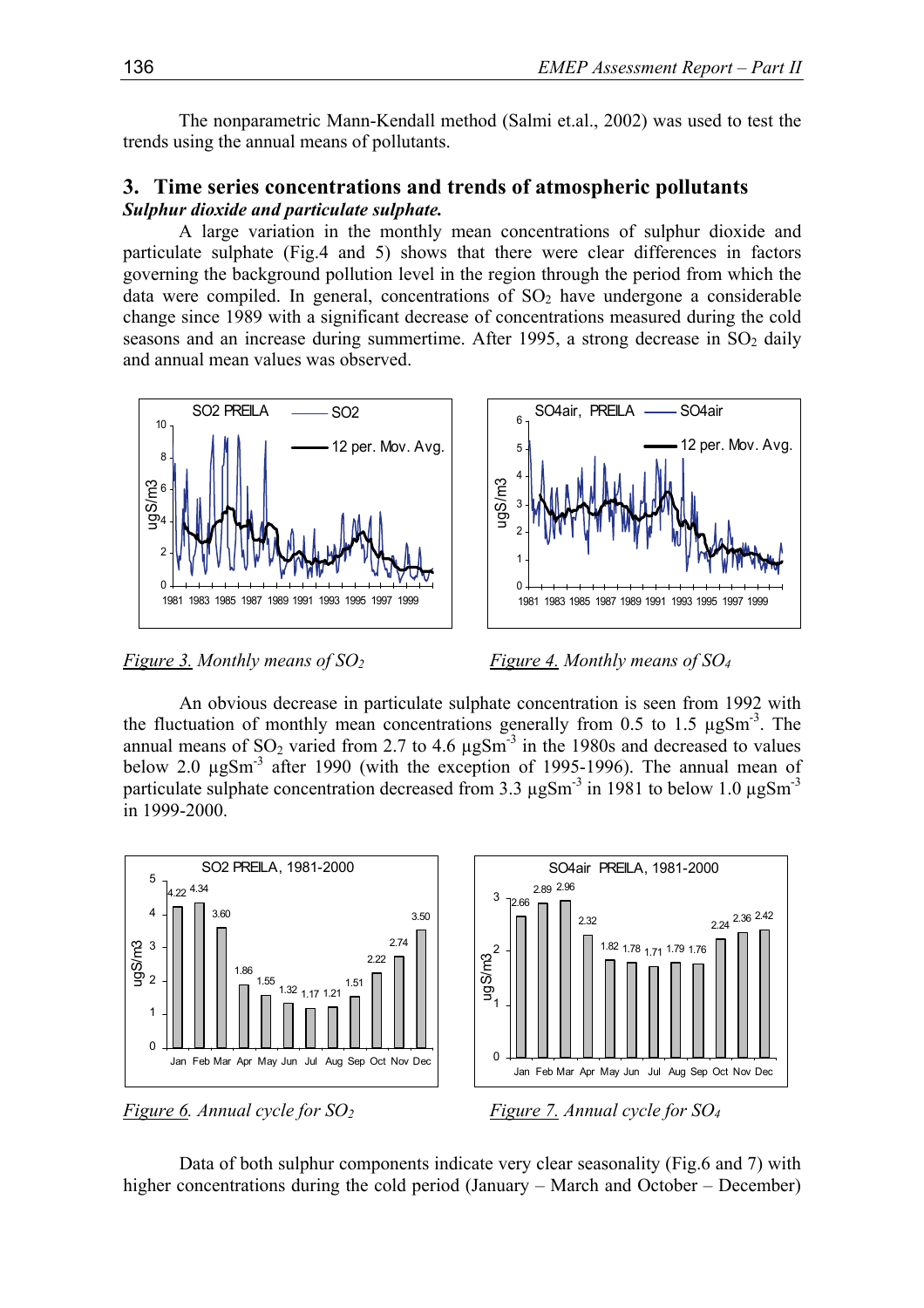and lower ones during the warm period (April – September). The concentrations ratio of the cold period to warm period is obtained 2.4 for  $SO<sub>2</sub>$  and 1.4 for particulate sulphate. The higher concentrations during cold period could be explained by the increase in  $SO_2$ emission and by the difference in the meteorological factors, in particular, by a decrease in atmospheric vertical turbulence intensity and increase of inversion events in the region. As for particulate sulphate, a weaker seasonality, in addition to the factors before-mentioned, is likely to be associated with the most rapid conversion from  $SO<sub>2</sub>$  to particulate sulphate in summer. Data suggest that the courses of monthly means as well as annual mean of sulphur components concentrations in air are mostly influenced by  $SO_2$  emission in central and west European countries. Fig.7 presents variation in  $SO_2$  and particulate  $SO_4$ concentrations averaged for the eight air mass sectors.



*Figure 8. Mean concentrations of sulfur components in 8 sectors in Preila, 1985-2000.* 

The highest concentrations of both sulphur components were observed when air transport was from the south and southwest, i.e. when the air mass had passed over Central Europe (namely Poland, Czech Republic and partially Germany) before moving in over Lithuania. The lowest levels of  $SO<sub>2</sub>$  and particulate sulphate were observed during northerly flows when the air passed over Scandinavia and the Baltic Sea prior to arrival in Preila. The intermediate concentrations of both sulphur components were registered during the northeasterly and easterly air flows reflecting the local emission sources as well the sources in Latvia, Estonia and partially Belarus. Based on the data of the recurrence of air mass from various sectors (Fig.3) and on the averaged concentrations of sulphur components in the corresponding sector, the largest load (almost 21 %) of sulphur components was estimated for the western sector and it increased up to 40 % summing up the inputs of  $SO<sub>2</sub>$  from the southern and southwestern sectors.

The Excel template MAKESENS (EMEP, 2003) was applied to the annual means of  $SO_2$  and particulate sulphate for the period 1981-2000 to evaluate the change in concentrations as well as significance levels of the changes. Statistically significant downward trends for  $SO_2$  were calculated for the whole year as well for the cold season, while the downward trend with a less significance level was obtained for the warm period (Table 3). The decrease in particulate sulphate is statistically significant for the whole year as well as for the cold and warm seasons. The trend analyses have also been performed using the annual averages of sulphur components in air mass having different origin for the time period 1985-2000. Statistically significant decreasing trends for  $SO<sub>2</sub>$  with Sen's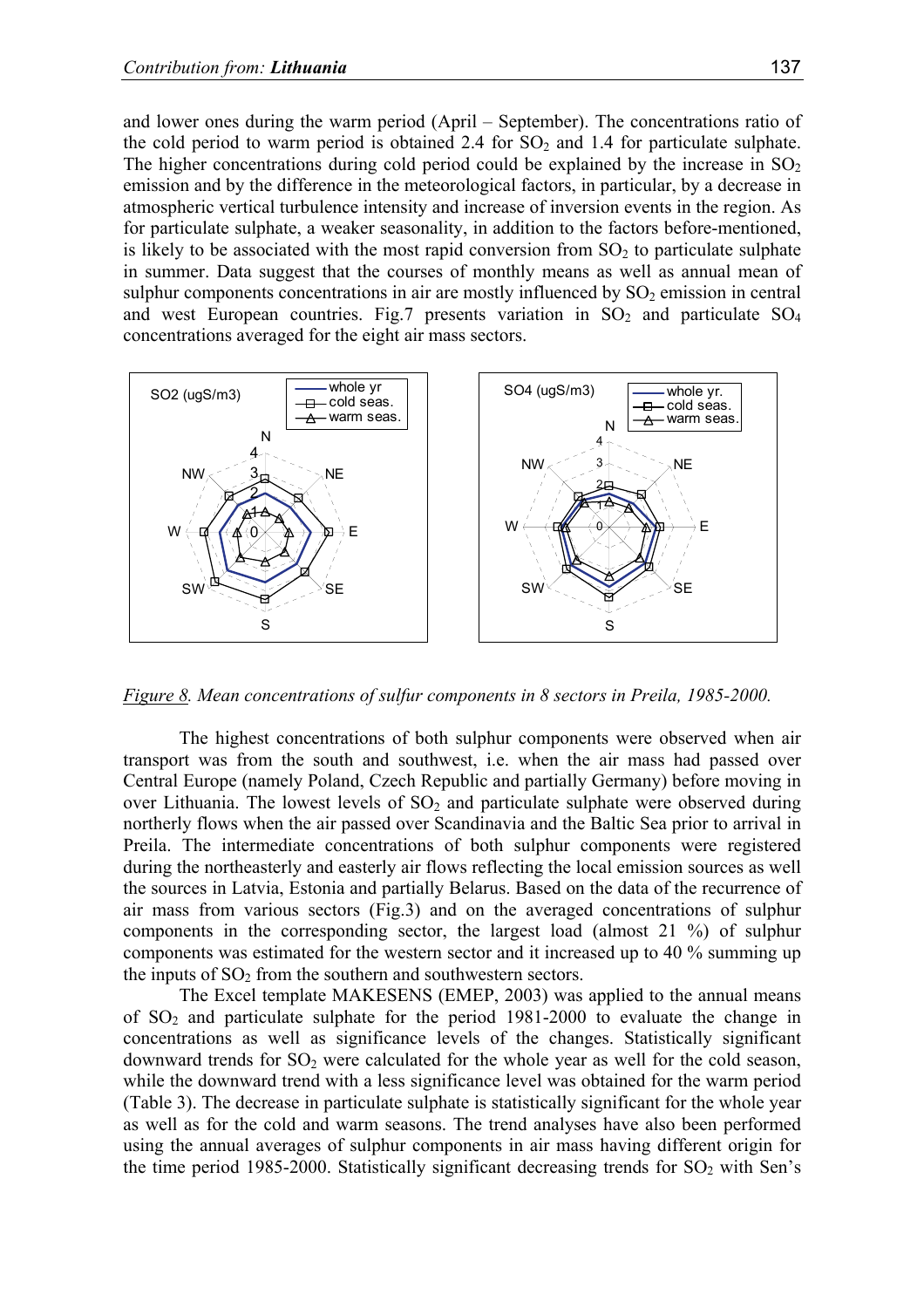slope ranging from  $-0.20$  to  $-0.27 \mu$ gSm<sup>-3</sup>year<sup>-1</sup> were obtained in air mass from northern, northwestern and western sectors, i.e. from western and northern Europe.

| Pollutants      | Period      | Trend  |         | Sen's slope, $\mu$ g $\overline{\text{Sm}^3 \text{yr}^1}$ |         | Total change  |  |
|-----------------|-------------|--------|---------|-----------------------------------------------------------|---------|---------------|--|
|                 |             | sign.  | est.    | min 95                                                    | max 95  | per period, % |  |
| SO <sub>2</sub> | 1981-2000   |        |         |                                                           |         |               |  |
|                 | Whole year  | ***    | $-0.15$ | $-0.22$                                                   | $-0.09$ | $-79$         |  |
|                 | Cold season | ***    | $-0.26$ | $-0.35$                                                   | $-0.14$ | $-86$         |  |
|                 | Warm season | $\ast$ | $-0.06$ | $-0.10$                                                   | $-0.01$ | $-65$         |  |
|                 |             |        |         |                                                           |         |               |  |
| Particulate     | 1981-2000   |        |         |                                                           |         |               |  |
| SO <sub>4</sub> | Whole year  | ***    | $-0.12$ | $-0.16$                                                   | $-0.09$ | $-75$         |  |
|                 | Cold season | ***    | $-0.14$ | $-0.18$                                                   | $-0.09$ | $-75$         |  |
|                 | Warm season | ***    | $-0.10$ | $-0.13$                                                   | $-0.06$ | $-76$         |  |
|                 |             |        |         |                                                           |         |               |  |
|                 |             |        |         |                                                           |         |               |  |

*Table 3. Trend analysis results for sulphur dioxide and particulate sulphate.* 

\*\*\*=0.001 level of significance, \*\*=0.01 level of significance, \*=0.05 level of significance, blank cell  $> 0.1$  level of significance.

### *Nitrogen dioxide, particulate nitrate and total nitrates.*



Time series of monthly mean concentrations (Fig.9) fluctuated in the interval from 2 to 6  $\mu$ gNm<sup>-3</sup> and from 0.2 to 0.9  $\mu$ gNm<sup>-3</sup> for NO<sub>2</sub> and particulate nitrate, respectively.

*Figure 9. Monthly means of nitrogen dioxide and particulate nitrate in air.* 

The annual means of  $NO<sub>2</sub>$  showed a relatively stable period with values between 3.0 - 4.0  $\mu$ gNm<sup>-3</sup> in 1983-1995 and then a decrease up to 1.3  $\mu$ gNm<sup>-3</sup> beginning with 1996. The annual means of particulate nitrate varied from 0.3 to 0.5 µgNm<sup>-3</sup> in 1983-1992 and they decreased up to 0.2 µgNm-3 in 1995. The seasonal variation with lower concentrations in spring and summer, like for sulphur components, is obtained for  $NO<sub>2</sub>$ (Fig.10). Nitrogen dioxide concentrations for different sectors (Fig.11) averaged for the period 1985-2000 showed the highest values of  $NO<sub>2</sub>$  in air mass from southwestern and western sectors, i.e. when air mass passed over the highly industrialized countries in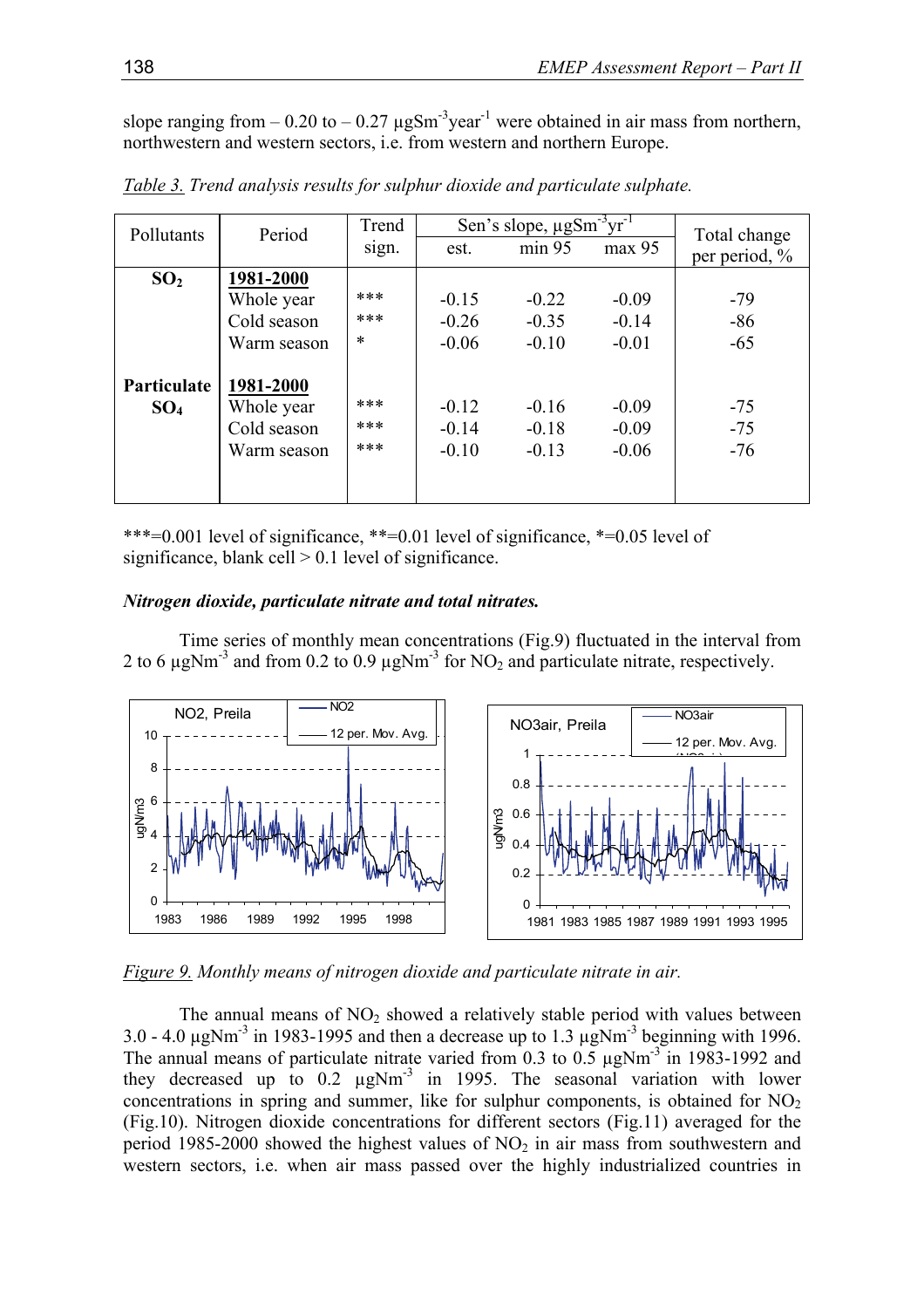Western Europe. The largest contribution  $(23%)$  to the mean  $NO<sub>2</sub>$  concentration was estimated from western sector, i.e. from Germany, Denmark and UK.





*Figure 10. Annual cycle for NO2 Figure 11. Mean concentrations of NO2 in 8 sectors in Preila, 1985-2000* 

Trend analysis data (Table 4) indicate the significant decreasing trends for  $NO<sub>2</sub>$ both for the whole year and cold season. The Mann-Kendall test also gives a decreasing trend for particulate nitrate, but with the significance level >0.1.

| Pollutants         | Period      | Trend  | Sen's slope, $\mu$ gNm <sup>-3</sup> vr <sup>-1</sup> | Total change per |         |           |
|--------------------|-------------|--------|-------------------------------------------------------|------------------|---------|-----------|
|                    |             | sign.  | est.                                                  | min 95           | max 95  | period, % |
| NO <sub>2</sub>    | 1983-2000   |        |                                                       |                  |         |           |
|                    | Whole year  | **     | $-0.11$                                               | $-0.19$          | $-0.05$ | $-46$     |
|                    | Cold season | $***$  | $-0.16$                                               | $-0.24$          | $-0.08$ | $-61$     |
|                    | Warm season | $\ast$ | $-0.11$                                               | $-0.17$          | $-0.01$ | $-49$     |
|                    |             |        |                                                       |                  |         |           |
| <b>Particulate</b> | 1981-1995   |        |                                                       |                  |         |           |
| NO <sub>3</sub>    | Whole year  |        | $-0.004$                                              | $-0.023$         | 0.006   | $-17$     |
|                    | Cold season |        | $-0.005$                                              | $-0.026$         | 0.005   | $-47$     |
|                    | Warm season |        | $-0.008$                                              | $-0.017$         | 0.006   | $-32$     |
|                    |             |        |                                                       |                  |         |           |
|                    |             |        |                                                       |                  |         |           |

*Table 4. Trend analysis results for nitrogen dioxide and particulate nitrate.* 

\*\*\* = 0.001 level of significance, \*\* = 0.01 level of significance, \* = 0.05 level of significance, blank cell  $> 0.1$  level of significance.

Total nitrate measurement was started in 1996, and the time series of monthly averages are presented in Fig.12. Although total nitrate has comparatively short period of monitoring, its concentration shows the tendency to decrease. From 1996 to 2000, the annual mean of tot $NO_3$  declined from 1.12 to 0.62  $\mu$ g $Nm^{-3}$ .

This component in air also shows the seasonal cycle with the lower concentration (0.67  $\mu$ gNm<sup>-3</sup>) during the warm period and with maximum (1.02  $\mu$ gNm<sup>-3</sup>) in winter.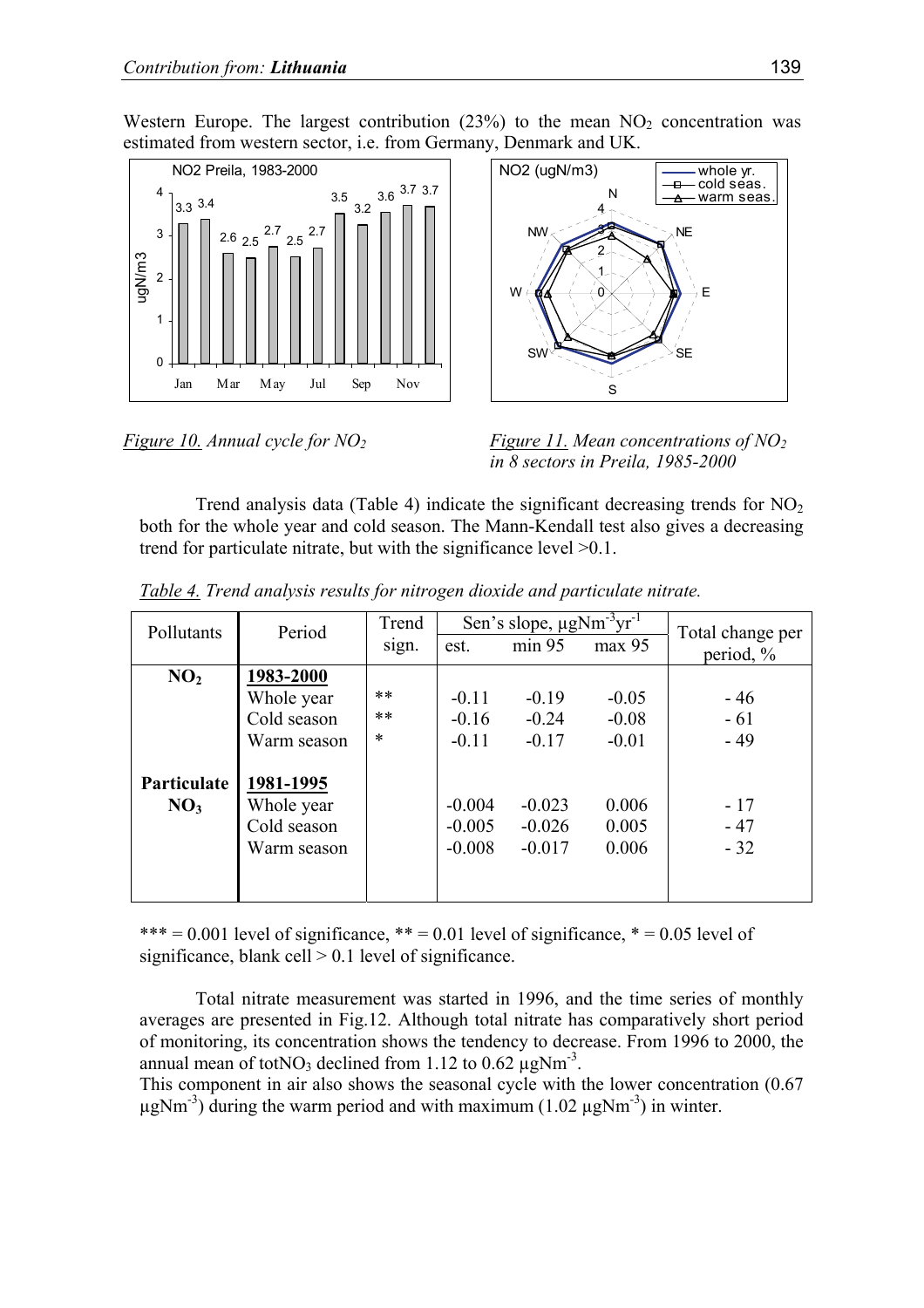

*Figure 12. Monthly means of total nitrate in air* 

#### *Particulate ammonium and total ammonium*

Wide amplitude (from 0.4 to 3.7  $\mu$ gNm<sup>-3</sup>) of variation of monthly means is obtained (Fig.13) for particulate ammonium in air. Despite the fact that different tendencies of change in its concentrations can be seen over the period, the annual means of particulate ammonium indicate a decreasing trend with the slope  $0.077 \mu$ gNm<sup>-3</sup>year<sup>-1</sup> at the 0.001 significance level. Particulate ammonium concentrations show seasonality with a similar pattern as for particulate sulphate and nitrate.

Time series of total ammonium indicate a decreasing trend during the period 1996-2000. Annual concentration declined from 3.1  $\mu$ gNm<sup>-3</sup> in 1996 to 1.7  $\mu$ gNm<sup>-3</sup> in 2000. Based on the data from air mass sector analysis, the highest concentrations of total ammonium as well as particulate ammonium  $(3.2 \text{ and } 2.1 \text{ µgNm}^{-3})$ , respectively) were measured during southerly air flows and the lowest ones  $(0.9 \text{ and } 0.8 \text{ µgNm}^3)$ , respectively) during northerly air flows.



*Figure 13. Monthly means of particulate ammonium and total ammonium in air.*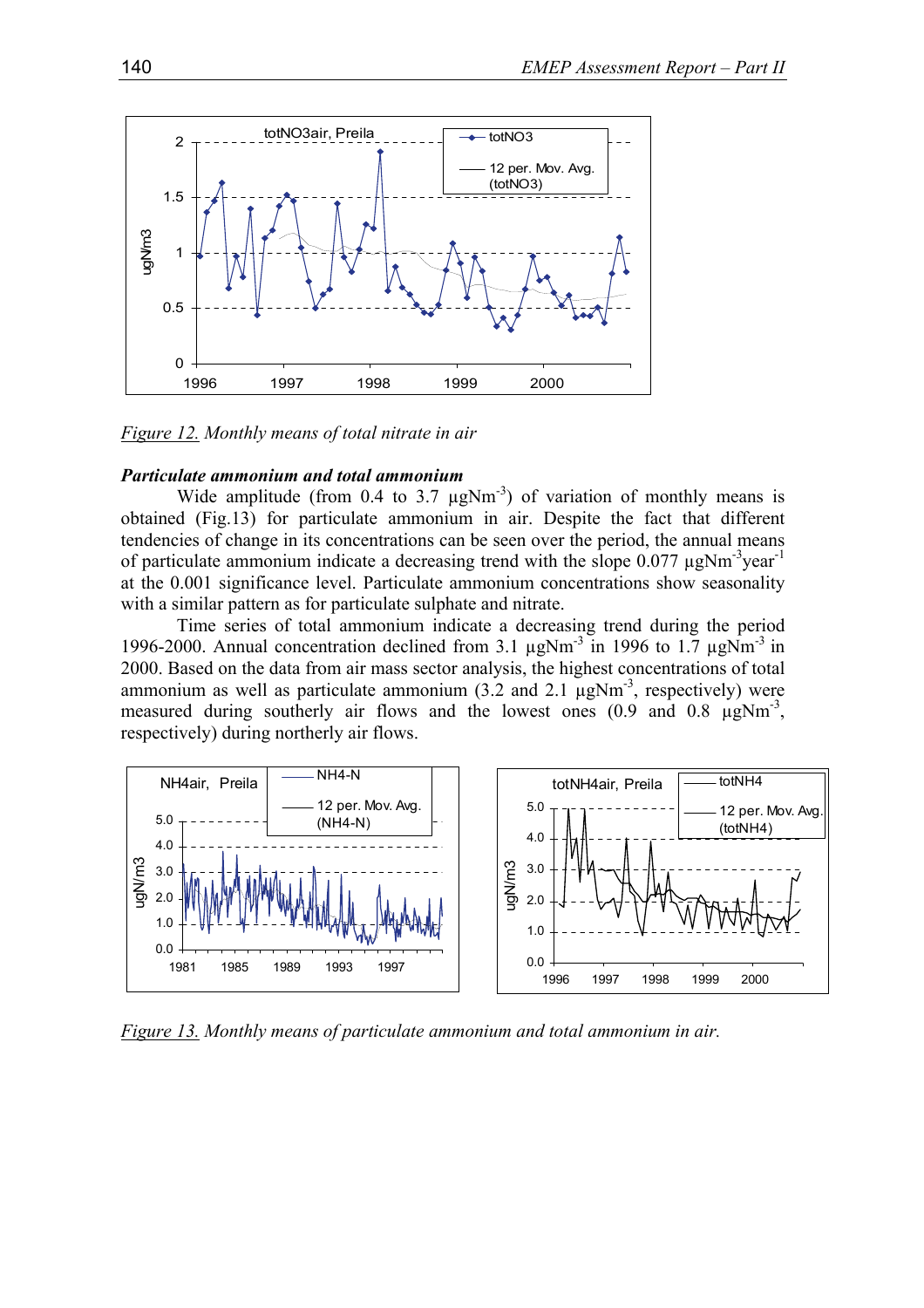### **4. Wet deposition.**

Time series of v/w monthly means for the major ions in precipitation in Preila for the period 1981-2001 are presented in Fig.14, 15, 16 and 17.



*Figure 14. Monthly means of sulphate Figure 15. Monthly means of nitrate* 







*Figure 16.Monthly means of pH Figure 17.Monthly means of ammonium* 

Despite a large variation in concentrations of all components from month to month which in the most cases reflects the changes of meteorological factors (such as precipitation amount, air flows sector, components concentration in air), data indicate a tendency of a decrease in sulphate and ammonium ions concentrations and an increase in the pH value. Annual mean of sulphate ion concentration was of the order of  $2.0 - 3.0$ mgS/l during the 1980s, but after 1992 it showed a sharp decrease and dropped below 1.0 mgS/l at the end of the 1990s. Annual concentration of nitrate ions has gradually decreased to the value 0.5 mgN/l since 1995. Different tendencies of change can be seen for annual ammonium concentration during 1981-1997, but an obvious decrease in ammonium concentrations started in 1997. The annual pH value ranged from 4.0 to 4.5 up to 1997 and it steadied at a value of about 5.0 at the end of the 1990s.

Fig.18 presenting the data of annual wet deposition of sulphur and nitrogen components clearly shows the decreasing trends. A distinct decline of sulphur wet deposition from about 1500 to 350 mgSm-2 over the period under review is calculated. During the 1990s, a decrease of annual wet deposition of both nitrogen components was also observed.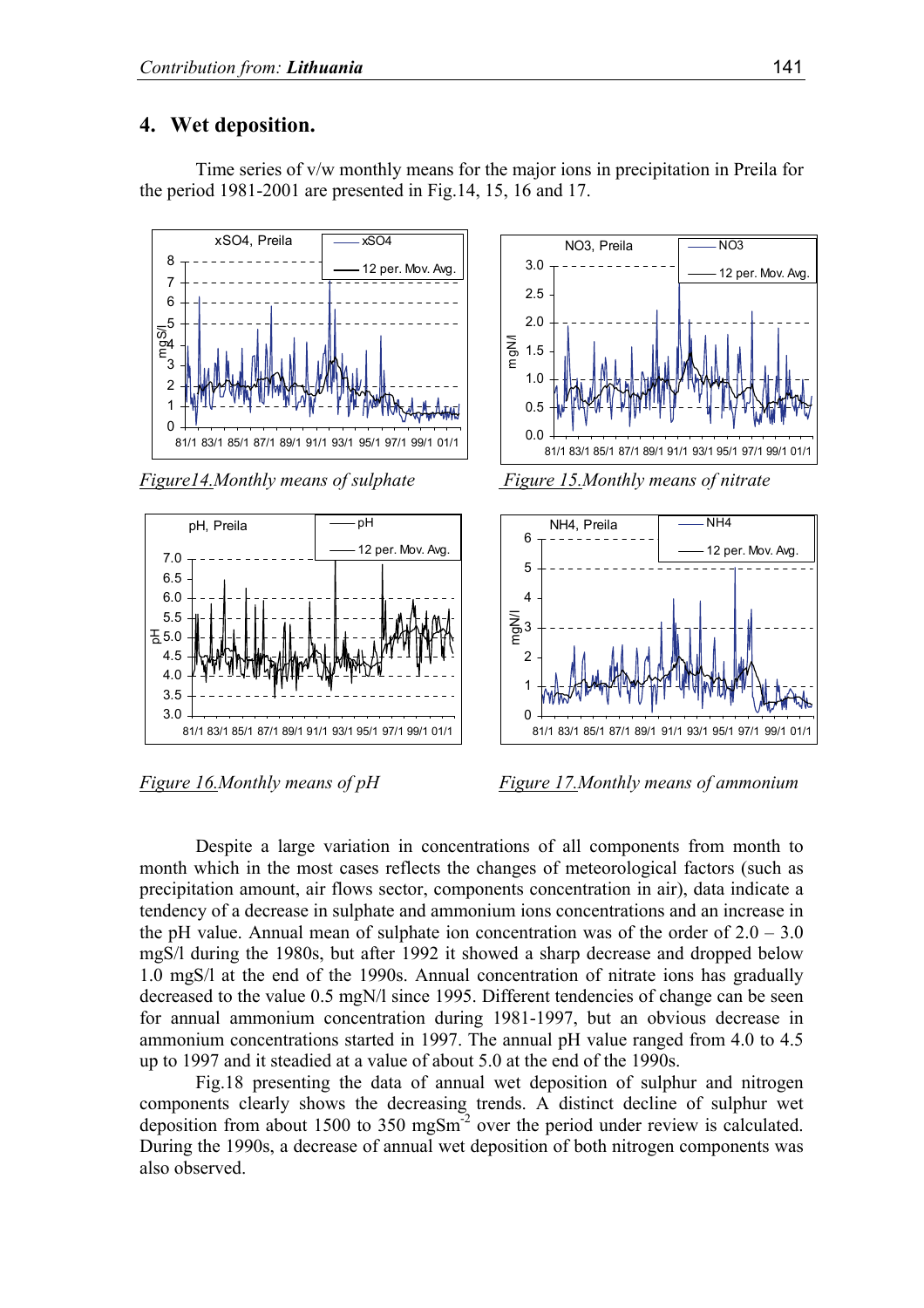

Figure 18 Annual wet deposition of sulphate, nitrate and ammonium.

The trend analysis for the annual concentrations and wet depositions of the major components has been performed using Excel template MAKESENS and the obtained data are presented in Table 5.

|                           | Table 5. Trend analysis results for sulphate, nitrate, ammonium, calcium and acidity in |  |  |  |
|---------------------------|-----------------------------------------------------------------------------------------|--|--|--|
| precipitation, 1981-2001. |                                                                                         |  |  |  |

|               | Pollutants         | Trend | Sen's slope, mg $l^{-1}vr^{-1}$         | Total   |         |              |
|---------------|--------------------|-------|-----------------------------------------|---------|---------|--------------|
|               |                    | sign. | est.                                    | min 95  | max 95  | change, $\%$ |
| Concentration | $XSO_4-S$          | $***$ | $-0.07$                                 | $-0.10$ | $-0.04$ | $-71$        |
|               | $NO3-N$            |       | $-0.01$                                 | $-0.02$ | 0.00    | $-27$        |
|               | NH <sub>4</sub> -N |       | $-0.01$                                 | $-0.05$ | 0.01    | $-27$        |
|               | xCa                |       | 0.00                                    | $-0.02$ | 0.02    | 0.7          |
|               | Pollutants         | Trend | Sen's slope, mg m $2\overline{vr}^{-1}$ |         |         | Total        |
|               |                    | sign. | est.                                    | min 95  | max 95  | change, $\%$ |
| Deposition    | $XSO4-S$           | ***   | $-70.5$                                 | $-89.5$ | $-52.4$ | $-93$        |
|               | $NO3-N$            | $***$ | $-17.9$                                 | $-26.8$ | $-8.4$  | $-62$        |
|               | NH <sub>4</sub> -N | ***   | $-36.7$                                 | $-48.2$ | $-17.3$ | $-81$        |

\*\*\*  $= 0.001$  level of significance, \*\*  $= 0.01$  level of significance, \*  $= 0.05$  level of significance, blank cell  $> 0.1$  level of significance.

The statistically significant negative trends for the whole period are calculated both for concentration and deposition of sulphate. The Mann-Kendal test shows the decreasing trends for concentrations of both nitrogen components, but the slopes are obtained with a low significance level, i.e. greater than 0.1. Annual concentrations of calcium in precipitation did not indicate any change during the period 1981-2001.

The results of trend analysis showed that a significance level for the decreasing trends both for  $SO_4^2$  and  $NH_4^+$  wet deposition is greater than that for  $NO_3^-$  wet deposition.